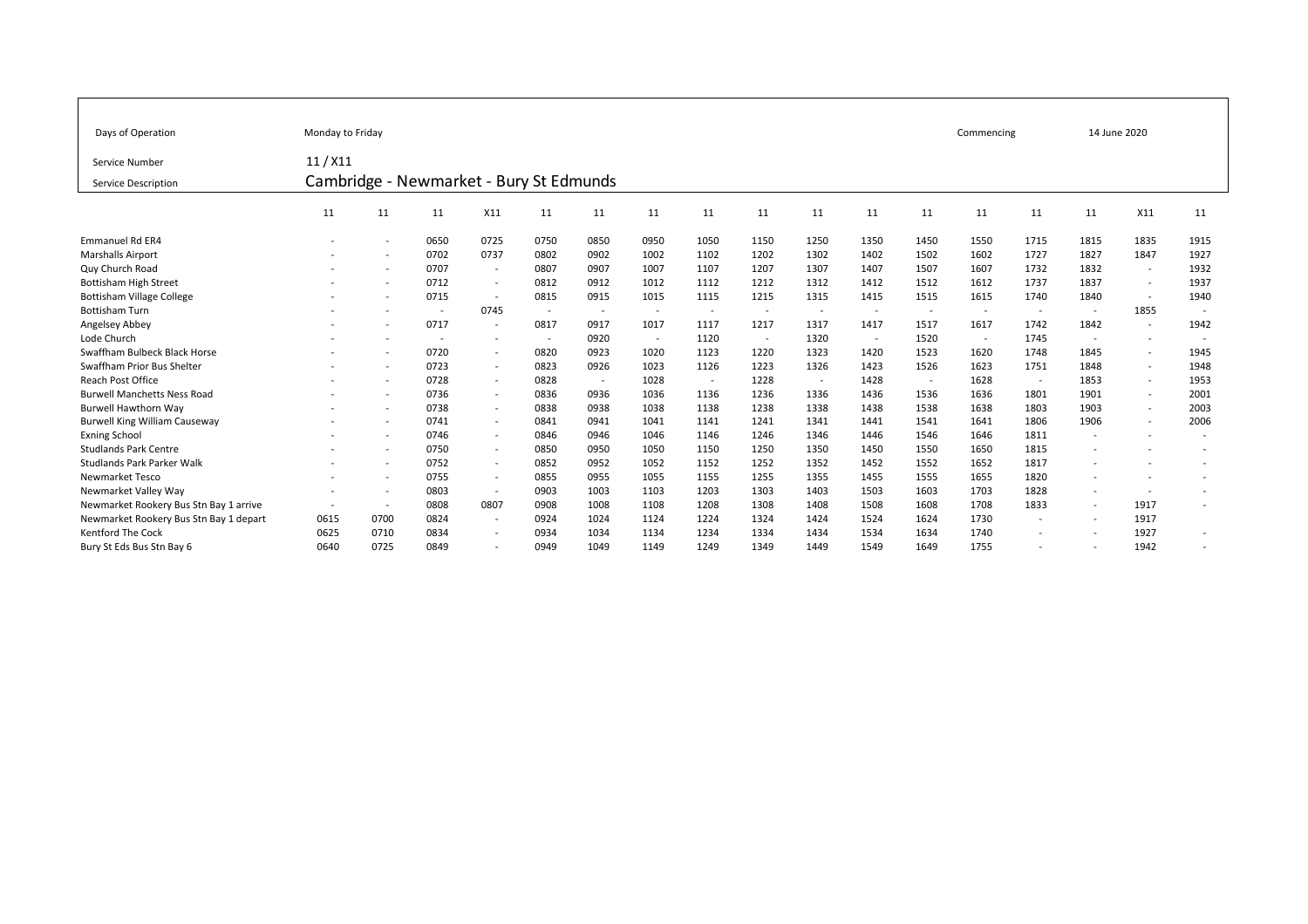| Days of Operation                      | Monday to Friday                        |                          |                          |                          |                          |                          |                          |        |                          |                          |                          |        |                          |                          | Commencing               | 14 June 2020             |                          |                          |
|----------------------------------------|-----------------------------------------|--------------------------|--------------------------|--------------------------|--------------------------|--------------------------|--------------------------|--------|--------------------------|--------------------------|--------------------------|--------|--------------------------|--------------------------|--------------------------|--------------------------|--------------------------|--------------------------|
| Service Number                         | $11/$ X11                               |                          |                          |                          |                          |                          |                          |        |                          |                          |                          |        |                          |                          |                          |                          |                          |                          |
| Service Description                    | Bury St Edmunds - Newmarket - Cambridge |                          |                          |                          |                          |                          |                          |        |                          |                          |                          |        |                          |                          |                          |                          |                          |                          |
|                                        | X11                                     | 11                       | 11                       | X11                      | 11                       | X11                      | 11                       | 11     | 11                       | 11                       | 11                       | 11     | 11                       | 11                       | 11                       | 11                       | X11                      | 11                       |
| Bury St Eds Bus Stn Bay 6              |                                         |                          | $\overline{\phantom{a}}$ | 0645                     | $\sim$                   | 0740                     | $\sim$                   | 0905   | 1005                     | 1105                     | 1205                     | 1305   | 1405                     | 1505                     | 1605                     | 1705                     | 1805                     | 1945                     |
| <b>Kentford The Cock</b>               |                                         |                          |                          | 0700                     | $\overline{\phantom{a}}$ | 0755                     | $\sim$                   | 0920   | 1020                     | 1120                     | 1220                     | 1320   | 1420                     | 1520                     | 1620                     | 1720                     | 1820                     | 2000                     |
| Newmarket Rookery Bus Stn Bay 1 arrive |                                         |                          |                          | 0715                     | $\overline{\phantom{a}}$ | 0810                     | $\sim$                   | 0935   | 1035                     | 1135                     | 1235                     | 1335   | 1435                     | 1535                     | 1635                     | 1735                     | 1835                     | 2015                     |
| Newmarket Rookery Bus Stn Bay 1 depart | 0615                                    |                          | $\sim$                   | 0720                     | 0659                     | 0815                     | 0840                     | 0940   | 1040                     | 1140                     | 1240                     | 1340   | 1440                     | 1540                     | 1640                     | 1740                     | 1835                     | $\sim$                   |
| Newmarket Valley Way                   |                                         |                          |                          | $\overline{\phantom{a}}$ | 0704                     | $\sim$                   | 0845                     | 0945   | 1045                     | 1145                     | 1245                     | 1345   | 1445                     | 1545                     | 1645                     | 1745                     |                          |                          |
| Newmarket Tesco                        |                                         |                          |                          |                          | 0711                     | $\sim$                   | 0852                     | 0952   | 1052                     | 1152                     | 1252                     | 1352   | 1452                     | 1552                     | 1652                     | 1752                     | ٠                        |                          |
| Studlands Park Parker Walk             |                                         |                          |                          |                          | 0714                     | $\overline{\phantom{a}}$ | 0855                     | 0955   | 1055                     | 1155                     | 1255                     | 1355   | 1455                     | 1555                     | 1655                     | 1755                     | $\overline{\phantom{a}}$ |                          |
| <b>Studlands Park Centre</b>           |                                         |                          |                          | $\overline{\phantom{a}}$ | 0716                     | $\sim$                   | 0857                     | 0957   | 1057                     | 1157                     | 1257                     | 1357   | 1457                     | 1557                     | 1657                     | 1757                     | ٠                        |                          |
| <b>Exning School</b>                   |                                         | $\overline{\phantom{a}}$ | $\overline{\phantom{a}}$ | $\sim$                   | 0720                     | $\sim$                   | 0901                     | 1001   | 1101                     | 1201                     | 1301                     | 1401   | 1501                     | 1601                     | 1701                     | 1801                     | ٠                        | $\overline{\phantom{0}}$ |
| <b>Burwell Manchetts Ness Road</b>     |                                         | 0619                     | 0639                     | $\sim$                   | 0725                     | $\overline{\phantom{a}}$ | 0906                     | 1006   | 1106                     | 1206                     | 1306                     | 1406   | 1506                     | 1606                     | 1706                     | 1806                     | ٠                        |                          |
| <b>Burwell Hawthorn Way</b>            |                                         | 0621                     | 0641                     | $\sim$                   | 0727                     | $\sim$                   | 0908                     | 1008   | 1108                     | 1208                     | 1308                     | 1408   | 1508                     | 1608                     | 1708                     | 1808                     |                          |                          |
| <b>Burwell King William Causeway</b>   |                                         | 0626                     | 0646                     | $\sim$                   | 0732                     | $\overline{\phantom{a}}$ | 0913                     | 1013   | 1113                     | 1213                     | 1313                     | 1413   | 1513                     | 1613                     | 1713                     | 1813                     |                          |                          |
| Reach Post Office                      |                                         | 0633                     | 0653                     | $\sim$                   |                          | $\overline{\phantom{a}}$ | 0920                     | $\sim$ | 1120                     | $\overline{\phantom{a}}$ | 1320                     | $\sim$ | 1520                     | 1620                     | 1720                     | 1820                     | ٠                        |                          |
| Swaffham Prior Bus Shelter             |                                         | 0638                     | 0658                     | $\sim$                   | 0741                     | $\overline{\phantom{a}}$ | 0925                     | 1022   | 1125                     | 1222                     | 1325                     | 1422   | 1525                     | 1625                     | 1725                     | 1825                     | ٠                        |                          |
| Swaffham Bulbeck Black Horse           |                                         | 0642                     | 0702                     | $\sim$                   | 0745                     | $\sim$                   | 0929                     | 1026   | 1129                     | 1226                     | 1329                     | 1426   | 1529                     | 1629                     | 1729                     | 1829                     | $\overline{\phantom{a}}$ | $\overline{\phantom{0}}$ |
| Lode Church                            |                                         |                          | $\overline{\phantom{a}}$ | $\overline{\phantom{a}}$ |                          |                          |                          | 1029   |                          | 1229                     |                          | 1429   | $\overline{\phantom{a}}$ | $\overline{\phantom{a}}$ | $\overline{\phantom{a}}$ | $\overline{\phantom{a}}$ |                          |                          |
| Anglesey Abbey                         |                                         | 0646                     | 0706                     | $\overline{\phantom{a}}$ | 0749                     | $\sim$                   | 0933                     | 1033   | 1133                     | 1233                     | 1333                     | 1433   | 1533                     | 1633                     | 1733                     | 1833                     | $\overline{\phantom{a}}$ |                          |
| <b>Bottisham Turn</b>                  | 0628                                    | $\overline{\phantom{a}}$ | $\overline{\phantom{a}}$ | 0735                     | $\overline{\phantom{a}}$ | 0830                     | $\overline{\phantom{a}}$ | $\sim$ | $\overline{\phantom{a}}$ | $\overline{\phantom{a}}$ | $\overline{\phantom{a}}$ | $\sim$ | $\overline{\phantom{a}}$ | $\overline{\phantom{a}}$ | $\overline{\phantom{a}}$ | $\sim$                   | 1850                     |                          |
| <b>Bottisham Village College</b>       |                                         | 0648                     | 0708                     | $\sim$                   | 0751                     | $\sim$                   | 0935                     | 1035   | 1135                     | 1235                     | 1335                     | 1435   | 1535                     | 1635                     | 1735                     | 1835                     | $\overline{\phantom{a}}$ | $\overline{\phantom{0}}$ |
| Bottisham White Swan                   |                                         | 0650                     | 0710                     | $\sim$                   | 0753                     | $\overline{\phantom{a}}$ | 0937                     | 1037   | 1137                     | 1237                     | 1337                     | 1437   | 1537                     | 1637                     | 1737                     | 1837                     | $\overline{\phantom{a}}$ |                          |
| Quy Church Road                        |                                         | 0655                     | 0715                     | $\sim$                   | 0758                     | $\sim$                   | 0942                     | 1042   | 1142                     | 1242                     | 1342                     | 1442   | 1542                     | 1642                     | 1742                     | 1842                     | $\overline{\phantom{a}}$ |                          |
| <b>Marshalls Airport</b>               | 0635                                    | 0700                     | 0720                     | 0742                     | 0803                     | 0837                     | 0947                     | 1047   | 1147                     | 1247                     | 1347                     | 1447   | 1547                     | 1647                     | 1747                     | 1847                     | 1857                     | $\overline{\phantom{0}}$ |
| <b>Emmanuel Rd ER1</b>                 | 0647                                    | 0712                     | 0732                     | 0754                     | 0815                     | 0849                     | 0959                     | 1059   | 1159                     | 1259                     | 1359                     | 1459   | 1559                     | 1659                     | 1759                     | 1859                     | 1909                     |                          |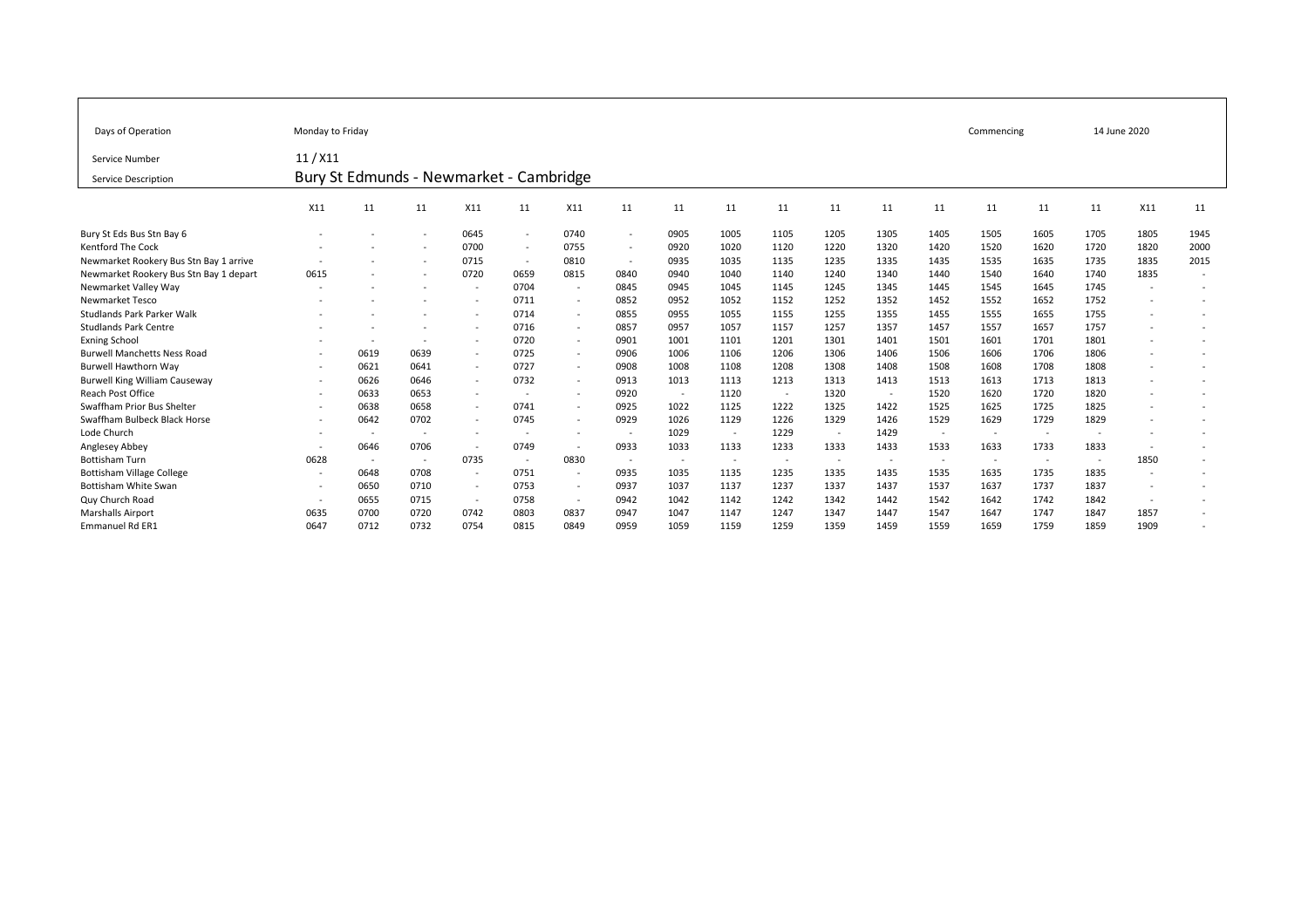| Days of Operation                      | Saturday                                |                          |                          |                          |                          | Commencing |        | 14 June 2020             |                          |                          |                          |                          |                          |        |                          |                          |                          |  |  |
|----------------------------------------|-----------------------------------------|--------------------------|--------------------------|--------------------------|--------------------------|------------|--------|--------------------------|--------------------------|--------------------------|--------------------------|--------------------------|--------------------------|--------|--------------------------|--------------------------|--------------------------|--|--|
| Service Number                         | 11/X11                                  |                          |                          |                          |                          |            |        |                          |                          |                          |                          |                          |                          |        |                          |                          |                          |  |  |
| Service Description                    | Cambridge - Newmarket - Bury St Edmunds |                          |                          |                          |                          |            |        |                          |                          |                          |                          |                          |                          |        |                          |                          |                          |  |  |
|                                        | 11                                      | 11                       | 11                       | X11                      | 11                       | 11         | 11     | 11                       | 11                       | 11                       | 11                       | 11                       | 11                       | 11     | 11                       | X11                      | 11                       |  |  |
| Emmanuel Rd ER4                        |                                         | $\overline{\phantom{a}}$ | 0650                     | 0725                     | 0750                     | 0850       | 0950   | 1050                     | 1150                     | 1250                     | 1350                     | 1450                     | 1550                     | 1715   | 1815                     | 1835                     | 1915                     |  |  |
| <b>Marshalls Airport</b>               |                                         | $\overline{\phantom{0}}$ | 0702                     | 0737                     | 0802                     | 0902       | 1002   | 1102                     | 1202                     | 1302                     | 1402                     | 1502                     | 1602                     | 1727   | 1827                     | 1847                     | 1927                     |  |  |
| Quy Church Road                        |                                         | $\overline{\phantom{a}}$ | 0707                     | $\overline{\phantom{a}}$ | 0807                     | 0907       | 1007   | 1107                     | 1207                     | 1307                     | 1407                     | 1507                     | 1607                     | 1732   | 1832                     | $\overline{\phantom{a}}$ | 1932                     |  |  |
| <b>Bottisham High Street</b>           |                                         | $\overline{\phantom{a}}$ | 0712                     | $\overline{\phantom{a}}$ | 0812                     | 0912       | 1012   | 1112                     | 1212                     | 1312                     | 1412                     | 1512                     | 1612                     | 1737   | 1837                     | $\overline{\phantom{a}}$ | 1937                     |  |  |
| <b>Bottisham Village College</b>       |                                         | $\overline{\phantom{a}}$ | 0715                     | $\overline{\phantom{a}}$ | 0815                     | 0915       | 1015   | 1115                     | 1215                     | 1315                     | 1415                     | 1515                     | 1615                     | 1740   | 1840                     | $\overline{\phantom{a}}$ | 1940                     |  |  |
| <b>Bottisham Turn</b>                  |                                         |                          | $\overline{\phantom{a}}$ | 0745                     | $\overline{\phantom{a}}$ | $\sim$     | $\sim$ | $\overline{\phantom{0}}$ | $\overline{\phantom{a}}$ | $\overline{\phantom{a}}$ | $\overline{\phantom{a}}$ | $\overline{\phantom{a}}$ | $\overline{\phantom{a}}$ | $\sim$ | $\sim$                   | 1855                     |                          |  |  |
| Angelsey Abbey                         |                                         | $\overline{\phantom{a}}$ | 0717                     | $\overline{\phantom{a}}$ | 0817                     | 0917       | 1017   | 1117                     | 1217                     | 1317                     | 1417                     | 1517                     | 1617                     | 1742   | 1842                     | $\overline{\phantom{a}}$ | 1942                     |  |  |
| Lode Church                            |                                         | $\overline{\phantom{a}}$ | $\overline{\phantom{a}}$ | $\overline{\phantom{a}}$ | $\overline{\phantom{a}}$ | 0920       | $\sim$ | 1120                     | $\overline{\phantom{a}}$ | 1320                     | $\sim$                   | 1520                     | $\overline{\phantom{a}}$ | 1745   | $\overline{\phantom{a}}$ | $\overline{\phantom{a}}$ |                          |  |  |
| Swaffham Bulbeck Black Horse           |                                         |                          | 0720                     | $\overline{\phantom{a}}$ | 0820                     | 0923       | 1020   | 1123                     | 1220                     | 1323                     | 1420                     | 1523                     | 1620                     | 1748   | 1845                     | $\overline{\phantom{a}}$ | 1945                     |  |  |
| Swaffham Prior Bus Shelter             |                                         | $\sim$                   | 0723                     | $\overline{\phantom{a}}$ | 0823                     | 0926       | 1023   | 1126                     | 1223                     | 1326                     | 1423                     | 1526                     | 1623                     | 1751   | 1848                     | $\overline{\phantom{a}}$ | 1948                     |  |  |
| Reach Post Office                      |                                         | $\overline{\phantom{0}}$ | 0728                     | $\overline{\phantom{a}}$ | 0828                     | $\sim$     | 1028   | $\sim$                   | 1228                     | $\sim$                   | 1428                     | $\overline{\phantom{a}}$ | 1628                     | $\sim$ | 1853                     | $\overline{\phantom{a}}$ | 1953                     |  |  |
| <b>Burwell Manchetts Ness Road</b>     |                                         | $\overline{\phantom{a}}$ | 0736                     | $\overline{\phantom{a}}$ | 0836                     | 0936       | 1036   | 1136                     | 1236                     | 1336                     | 1436                     | 1536                     | 1636                     | 1801   | 1901                     | $\overline{\phantom{a}}$ | 2001                     |  |  |
| <b>Burwell Hawthorn Way</b>            |                                         | $\overline{\phantom{a}}$ | 0738                     | $\overline{\phantom{a}}$ | 0838                     | 0938       | 1038   | 1138                     | 1238                     | 1338                     | 1438                     | 1538                     | 1638                     | 1803   | 1903                     | $\overline{\phantom{a}}$ | 2003                     |  |  |
| <b>Burwell King William Causeway</b>   |                                         | $\sim$                   | 0741                     | $\overline{\phantom{a}}$ | 0841                     | 0941       | 1041   | 1141                     | 1241                     | 1341                     | 1441                     | 1541                     | 1641                     | 1806   | 1906                     | $\overline{\phantom{a}}$ | 2006                     |  |  |
| <b>Exning School</b>                   |                                         | $\overline{\phantom{a}}$ | 0746                     | $\overline{\phantom{a}}$ | 0846                     | 0946       | 1046   | 1146                     | 1246                     | 1346                     | 1446                     | 1546                     | 1646                     | 1811   | $\overline{\phantom{a}}$ |                          |                          |  |  |
| <b>Studlands Park Centre</b>           |                                         | $\overline{\phantom{a}}$ | 0750                     | $\overline{\phantom{a}}$ | 0850                     | 0950       | 1050   | 1150                     | 1250                     | 1350                     | 1450                     | 1550                     | 1650                     | 1815   | $\overline{\phantom{a}}$ |                          |                          |  |  |
| Studlands Park Parker Walk             |                                         | $\overline{\phantom{a}}$ | 0752                     | $\overline{\phantom{a}}$ | 0852                     | 0952       | 1052   | 1152                     | 1252                     | 1352                     | 1452                     | 1552                     | 1652                     | 1817   | $\overline{\phantom{a}}$ |                          |                          |  |  |
| <b>Newmarket Tesco</b>                 |                                         | $\overline{\phantom{a}}$ | 0755                     | $\overline{\phantom{a}}$ | 0855                     | 0955       | 1055   | 1155                     | 1255                     | 1355                     | 1455                     | 1555                     | 1655                     | 1820   | $\overline{\phantom{a}}$ |                          |                          |  |  |
| Newmarket Valley Way                   |                                         | $\overline{\phantom{a}}$ | 0803                     | $\overline{\phantom{a}}$ | 0903                     | 1003       | 1103   | 1203                     | 1303                     | 1403                     | 1503                     | 1603                     | 1703                     | 1828   | $\overline{\phantom{a}}$ | $\overline{\phantom{a}}$ |                          |  |  |
| Newmarket Rookery Bus Stn Bay 1 arrive | $\overline{\phantom{a}}$                | $\sim$                   | 0808                     | 0807                     | 0908                     | 1008       | 1108   | 1208                     | 1308                     | 1408                     | 1508                     | 1608                     | 1708                     | 1833   | $\sim$                   | 1917                     |                          |  |  |
| Newmarket Rookery Bus Stn Bay 1 depart | 0615                                    | 0700                     | 0824                     | $\overline{\phantom{a}}$ | 0924                     | 1024       | 1124   | 1224                     | 1324                     | 1424                     | 1524                     | 1624                     | 1730                     | $\sim$ | $\sim$                   | 1917                     | $\overline{\phantom{a}}$ |  |  |
| <b>Kentford The Cock</b>               | 0625                                    | 0710                     | 0834                     | $\overline{\phantom{a}}$ | 0934                     | 1034       | 1134   | 1234                     | 1334                     | 1434                     | 1534                     | 1634                     | 1740                     |        | $\overline{\phantom{a}}$ | 1927                     |                          |  |  |
| Bury St Eds Bus Stn Bay 6              | 0640                                    | 0725                     | 0849                     | $\overline{\phantom{a}}$ | 0949                     | 1049       | 1149   | 1249                     | 1349                     | 1449                     | 1549                     | 1649                     | 1755                     |        | $\overline{\phantom{a}}$ | 1942                     |                          |  |  |